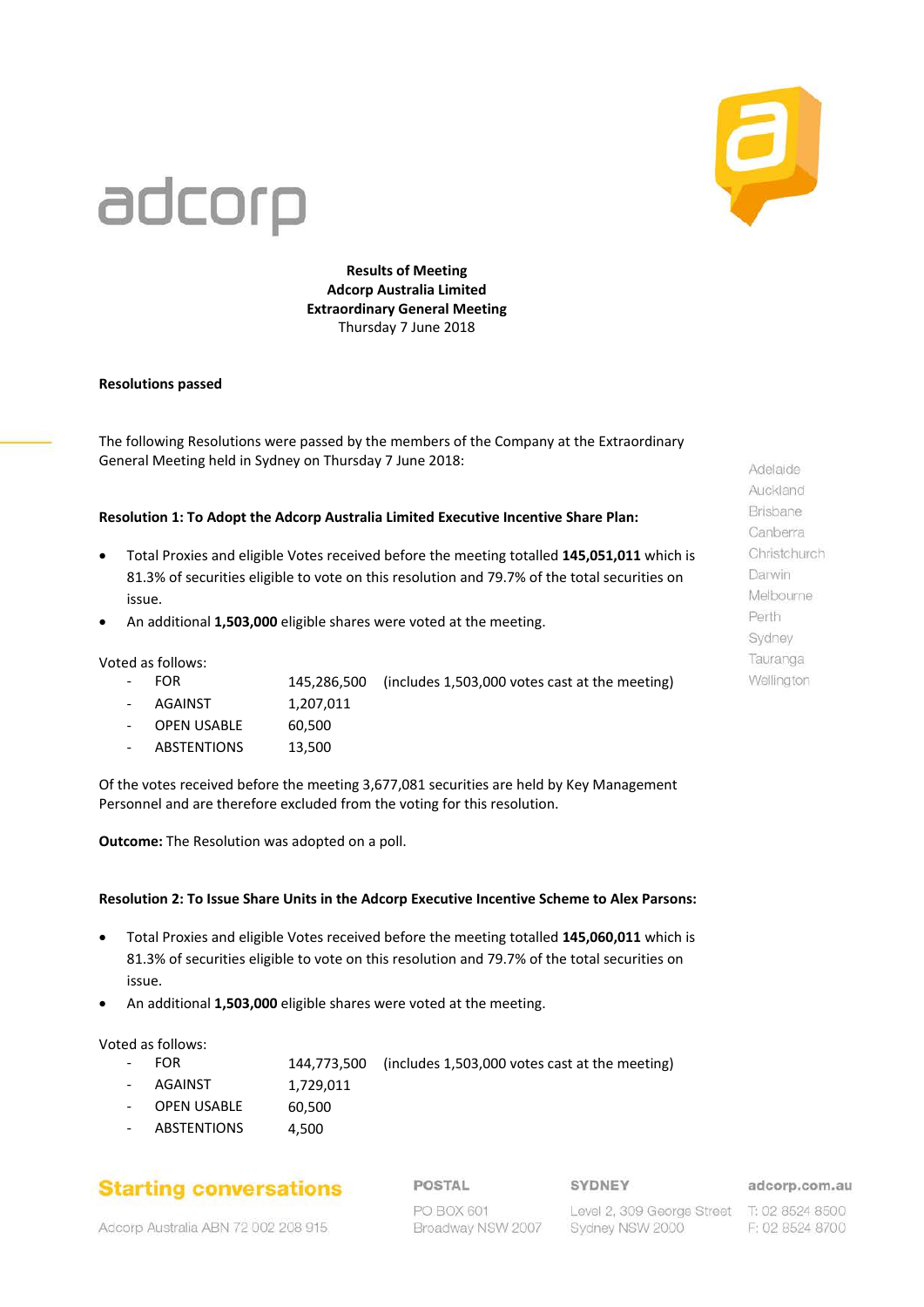

# adcorp

Of the votes received before the meeting 3,677,081 securities are held by Key Management Personnel and are therefore excluded from the voting for this resolution.

**Outcome:** The Resolution was adopted on a poll.

## **Resolution 3: The Company to provide Financial Assistance to Alex Parsons to fund the issue of Share Units in the Adcorp Executive Incentive Scheme to Alex Parsons:**

- Total Proxies and eligible Votes received before the meeting totalled **145,056,011** which is 81.3% of securities eligible to vote on this resolution and 79.7% of the total securities on issue.
- An additional **1,503,000** eligible shares were voted at the meeting.

Voted as follows:

- 
- FOR 144,712,000 (includes 1,503,000 votes cast at the meeting) AGAINST 1,786,511
- OPEN USABLE 60.500
- ABSTENTIONS 8.500

Of the votes received before the meeting 3,677,081 securities are held by Key Management Personnel and are therefore excluded from the voting for this resolution.

**Outcome:** The Resolution was adopted on a poll.

## **Resolution 4: To Issue Share Units in the Adcorp Executive Incentive Scheme to David Morrison:**

- Total Proxies and eligible Votes received before the meeting totalled **145,056,011** which is 81.3% of securities eligible to vote on this resolution and 79.7% of the total securities on issue.
- An additional **1,503,000** eligible shares were voted at the meeting.

Voted as follows:

| - FOR         |           | 145,252,000 (includes 1,503,000 votes cast at the meeting) |
|---------------|-----------|------------------------------------------------------------|
| - AGAINST     | 1,246,511 |                                                            |
| - OPEN USABLE | 60.500    |                                                            |
| - ABSTENTIONS | 8.500     |                                                            |

Of the votes received before the meeting 3,677,081 securities are held by Key Management Personnel and are therefore excluded from the voting for this resolution.

**Outcome:** The Resolution was adopted on a poll.

# **Starting conversations**

POSTAL

### SYDNEY

adcorp.com.au

Adcorp Australia ABN 72 002 208 915

PO BOX 601 Broadway NSW 2007

Level 2, 309 George Street T: 02 8524 8500 Sydney NSW 2000

F: 02 8524 8700

Adelaide Auckland Brisbane Canberra Christchurch Darwin Melbourne Perth Sydney Tauranga Wellington